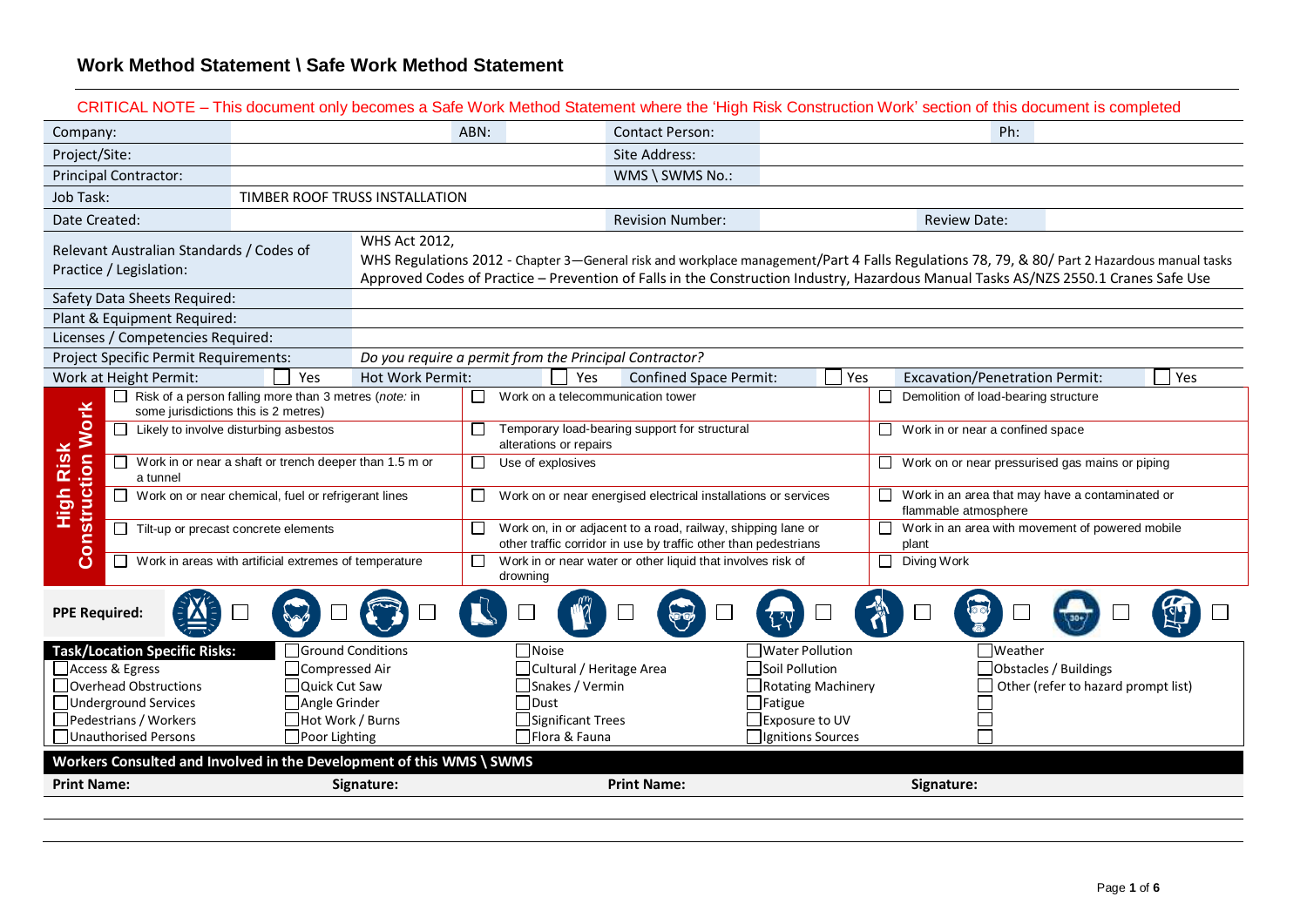# **RISK MATRIX**

|               | <b>PROBABILITY</b> |            |               |                                 |  |  |  |
|---------------|--------------------|------------|---------------|---------------------------------|--|--|--|
|               |                    | Rare       | <b>Likely</b> | <b>Almost</b><br><b>Certain</b> |  |  |  |
|               | н                  | <b>Med</b> | High          | <b>Extreme</b>                  |  |  |  |
| <b>IMPACT</b> | M                  | Low        | <b>Med</b>    | <b>High</b>                     |  |  |  |
|               |                    | Low        | Low           | <b>Med</b>                      |  |  |  |

## **Probability**

The 'probability' involves deciding how likely it is that the risk will occur. Each risk should fall into one of three categories:

- **Almost Certain:** the risk might occur once a week
- **Likely:** the risk might occur once every quarter
- **Rare:** the risk might occur once in five years.

#### **Impact**

The 'impact' involves considering what impact of the risk would have, on our workers, client or project. Each risk should fall into one of three categories:

- **High impact:** Will cause work to cease due to serious injury or damage,
- **Medium impact:** Work may continue but the risk could significantly affect its performance, timescales or costs
- **Low impact:** The impact would be small and easily managed at a relatively routine level within the organisation.

Consider the most suitable control measure to reduce the impact on your workers, client and job using the Hierarchy of controls. **Remember 1 is best, 6 is last resort.**

| Controls (HoC)*<br><b>Hierarchy of Co</b> |              |                  |                  |                |            |
|-------------------------------------------|--------------|------------------|------------------|----------------|------------|
| Level 1                                   | Level 2      | Level 3          | ומווח '<br>LEVEI | Level !        | Level 6    |
| - 1<br>Elimination                        | Substitution | <b>Isolation</b> | Engineering      | Administration | <b>DDF</b> |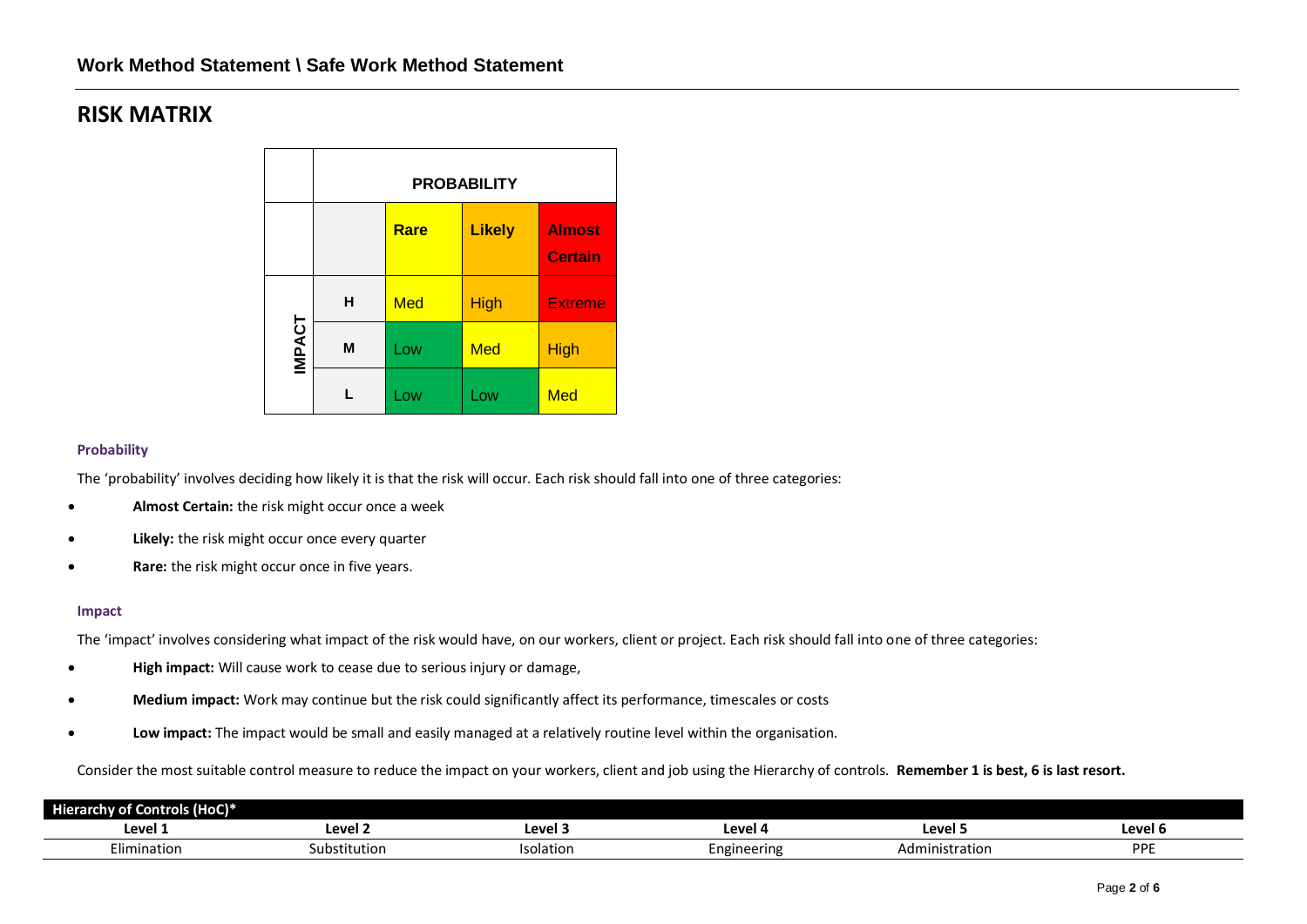| Work Method Statement \ Safe Work Method Statement |                                                                 |                       |                                                                                                                                                                                                                                                                                                                 |                                            |                                |                                                           |  |
|----------------------------------------------------|-----------------------------------------------------------------|-----------------------|-----------------------------------------------------------------------------------------------------------------------------------------------------------------------------------------------------------------------------------------------------------------------------------------------------------------|--------------------------------------------|--------------------------------|-----------------------------------------------------------|--|
| <b>Job Step</b>                                    | <b>Potential Hazard</b>                                         | <b>Risk</b><br>Rating | <b>Control</b>                                                                                                                                                                                                                                                                                                  | <b>HoC</b><br><b>Applied</b><br>from $1-6$ | <b>Residual</b><br><b>Risk</b> | <b>Person Responsible to</b><br><b>Implement Controls</b> |  |
| <b>General Planning</b>                            | Inadequate training<br>Inappropriate equipment                  |                       | Only trained / competent / licensed<br>workers to complete tasks<br>All equipment to be checked for<br>fault/damage and task suitability prior to<br>use                                                                                                                                                        |                                            |                                |                                                           |  |
| Crane materials in                                 | Struck by falling object<br>Unauthorised persons using<br>crane |                       | Area around work site to be bunted off<br>No unauthorised persons to be within site<br>during installation of truss<br>Only licensed operators to operate crane                                                                                                                                                 |                                            |                                |                                                           |  |
|                                                    | Slip, trips, falls<br>Manual handling                           |                       | Harnesses to be used and to be checked<br>prior to use<br>Trained persons only to be working on<br>tasks<br>Appropriate PPE to be worn at all times<br>Only workers trained in correct manual<br>handling techniques to complete task<br>Team lifts and mechanical lifting devices<br>to be used where possible |                                            |                                |                                                           |  |
|                                                    | Falls from heights                                              |                       | Harnesses to be used<br>Trained persons only to be working on<br>tasks<br>Suitable elevated work platform to be<br>used where possible                                                                                                                                                                          |                                            |                                |                                                           |  |
| Roof Truss Installation                            | <b>Electric Shock</b><br>High pressure lines                    |                       | Ensure all electrical equipment is tested &<br>tagged as require under AS 3012 & 3760<br>RCD protection to be used                                                                                                                                                                                              |                                            |                                |                                                           |  |
|                                                    | UV exposure<br>Heat stress<br>Wind & rain                       |                       | Wind brim hats, rated sunglasses, 30+<br>sunscreen to be applied 20mins before<br>exposure to sun work<br>Covered area to be provided for breaks<br>Regular breaks scheduled and cool<br>drinking water to be provided                                                                                          |                                            |                                |                                                           |  |
|                                                    | Incorrect or accidental use of<br>nail gun                      |                       | Ensure only trained persons use nail guns<br>Ensure area is clear of unauthorised<br>persons<br>Other persons/trades to be warned that<br>nail gun is in use<br>Nail gun to be checked prior to use                                                                                                             |                                            |                                |                                                           |  |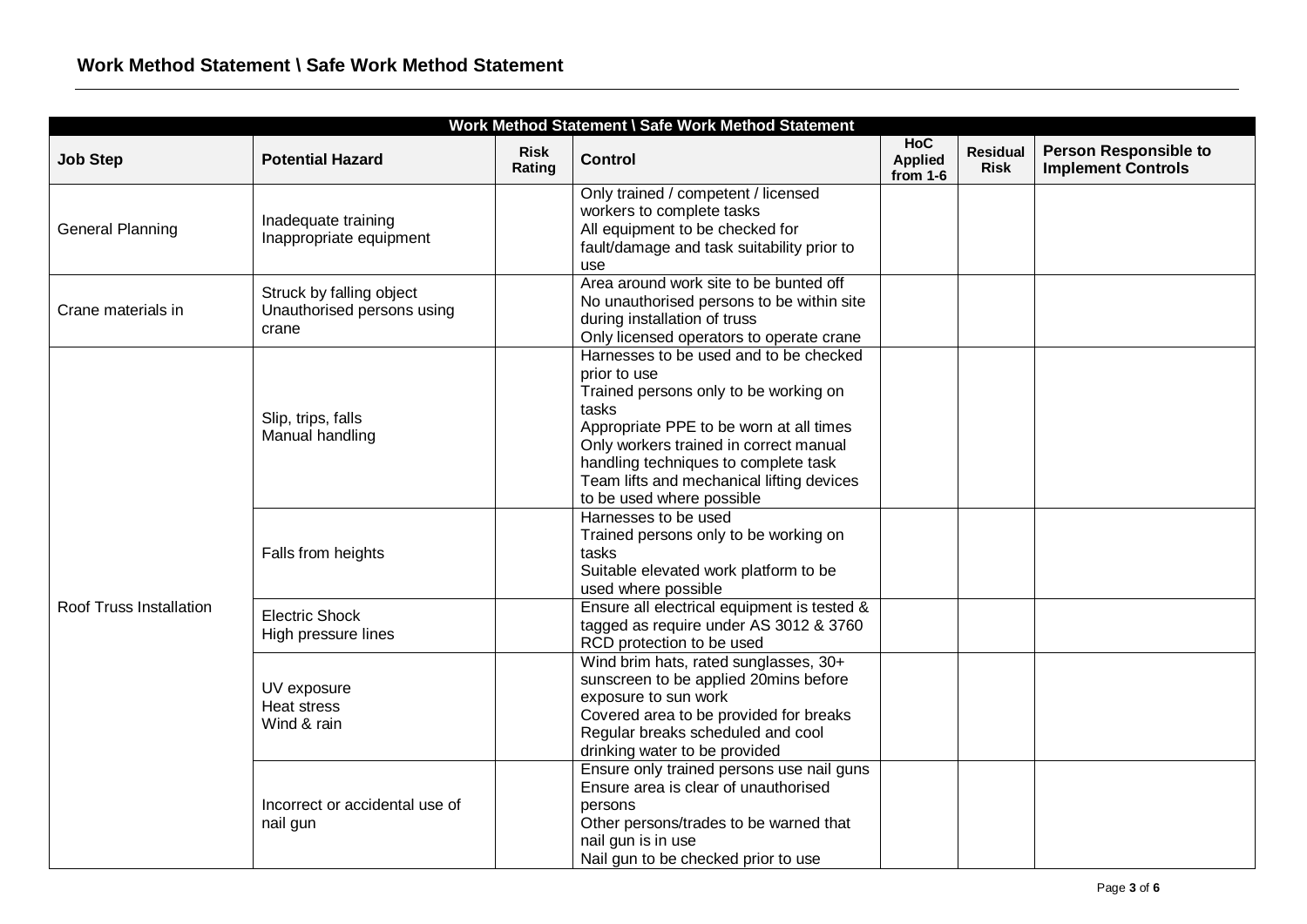## **Work Method Statement \ Safe Work Method Statement**

|         |                                                                        | Appropriate PPE to be worn at all times                                                                                                                                                                                                                           |  |  |
|---------|------------------------------------------------------------------------|-------------------------------------------------------------------------------------------------------------------------------------------------------------------------------------------------------------------------------------------------------------------|--|--|
| Pack up | Manual handling<br>Slips, trips, falls<br>Cuts, lacerations, abrasions | Only workers trained in correct manual<br>handling techniques to complete task<br>Team lifts and mechanical lifting devices<br>to be used where possible<br>Work area to be kept clear of trip hazards<br>at all times<br>Appropriate PPE to be worn at all times |  |  |
|         |                                                                        |                                                                                                                                                                                                                                                                   |  |  |
|         |                                                                        |                                                                                                                                                                                                                                                                   |  |  |
|         |                                                                        |                                                                                                                                                                                                                                                                   |  |  |
|         |                                                                        |                                                                                                                                                                                                                                                                   |  |  |
|         |                                                                        |                                                                                                                                                                                                                                                                   |  |  |
|         |                                                                        |                                                                                                                                                                                                                                                                   |  |  |
|         |                                                                        |                                                                                                                                                                                                                                                                   |  |  |
|         |                                                                        |                                                                                                                                                                                                                                                                   |  |  |
|         |                                                                        |                                                                                                                                                                                                                                                                   |  |  |
|         |                                                                        |                                                                                                                                                                                                                                                                   |  |  |
|         |                                                                        |                                                                                                                                                                                                                                                                   |  |  |
|         |                                                                        |                                                                                                                                                                                                                                                                   |  |  |
|         |                                                                        |                                                                                                                                                                                                                                                                   |  |  |
|         |                                                                        |                                                                                                                                                                                                                                                                   |  |  |
|         |                                                                        |                                                                                                                                                                                                                                                                   |  |  |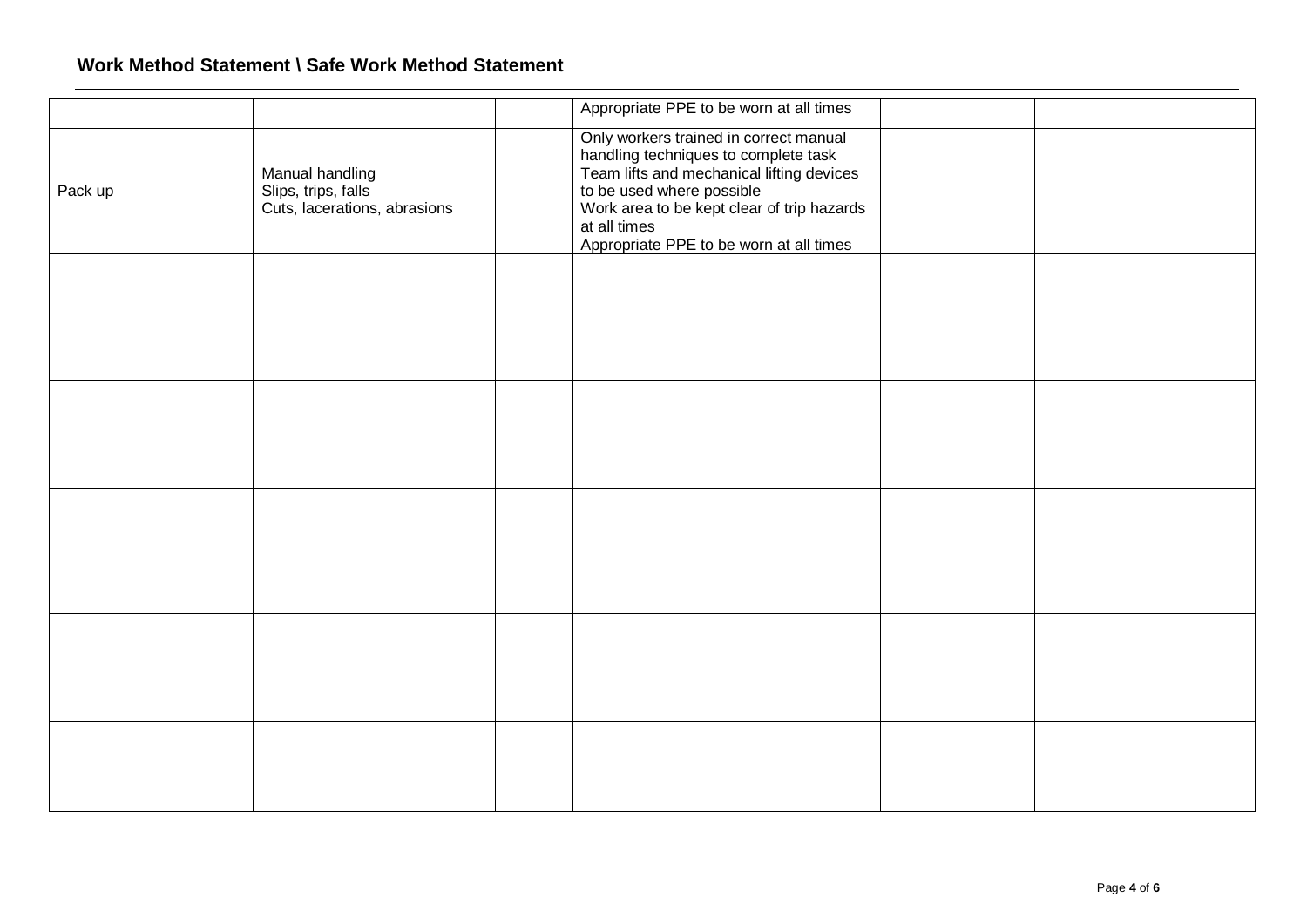| <b>Rescue / Retrieval Planning:</b>     |               |                 |                                                                                                                               |
|-----------------------------------------|---------------|-----------------|-------------------------------------------------------------------------------------------------------------------------------|
| Are the following hazards identified?   | <b>Select</b> |                 | <b>Action:</b>                                                                                                                |
| <b>Work over Water</b>                  | Yes $\Box$    | No              |                                                                                                                               |
| <b>Work at Height</b>                   | Yes $\Box$    | No <sub>1</sub> | If YES, a Retrieval / Rescue Plan(s) must be developed. This can be included as an                                            |
| <b>Restricted Access</b>                | Yes $\Box$    | No              | attachment or included as a Job Step within the WMS \ SWMS and the method to be used<br>communicated to the workers involved. |
| <b>Confined Space Entry</b>             | Yes $\Box$    | No              |                                                                                                                               |
| <b>Elevated Work on structures</b>      | Yes $\Box$    | No              | If No, No additional retrieval / rescue planning documentation are required.                                                  |
| (e.g. Enclosed scaffolds and roof work) |               |                 |                                                                                                                               |

| <b>Emergency Resources / Contact Details</b> |  |                                    |  |  |                   |  |
|----------------------------------------------|--|------------------------------------|--|--|-------------------|--|
| Nearest Muster Point:                        |  | <b>Nearest Fire Extinguishers:</b> |  |  |                   |  |
| Nearest Spill Kit:                           |  | Nearest First Aid Kit:             |  |  |                   |  |
| <b>Contact Person:</b>                       |  | Phone No:                          |  |  | Radio Channel No: |  |

| Management / Worker Review |  |  |  |  |  |  |  |  |
|----------------------------|--|--|--|--|--|--|--|--|
| <b>Review No:</b>          |  |  |  |  |  |  |  |  |
| Name:                      |  |  |  |  |  |  |  |  |
| Position:                  |  |  |  |  |  |  |  |  |
| Date:                      |  |  |  |  |  |  |  |  |
| <b>Comments / Actions:</b> |  |  |  |  |  |  |  |  |
|                            |  |  |  |  |  |  |  |  |

| different material<br>lay of the land<br>obstacles (buildings, workers,<br>different chemicals<br>excavations, plant)<br>different equipment<br>changes to site conditions<br>3.<br>other contractors' work in progress<br>Any other factor that may make affect the risks<br>weather conditions (wind, rain, heat, cold<br>associated with performing this task?<br>etc) | <b>ISAFE WORK METHOD STATEMENT YOU</b><br><b>MUST:</b><br>Break the activity into basic steps<br>Consider any site specific potential hazards<br>Using the risk matrix, assess the risk of the<br>identified hazard and rate accordingly<br>List the controls to be implemented to reduce<br>the likelihood of the risk causing an unwanted | 5. Apply HoC – For each control in the WMS \<br><b>SWMS</b><br>Note: HoC levels 1-5 must be considered before<br>level 6 for all Work at Height activities.<br>Review the residual risk to ensure controls are<br>adequate to safely perform the work.<br>Assign a person(s) responsible to ensure that |
|---------------------------------------------------------------------------------------------------------------------------------------------------------------------------------------------------------------------------------------------------------------------------------------------------------------------------------------------------------------------------|---------------------------------------------------------------------------------------------------------------------------------------------------------------------------------------------------------------------------------------------------------------------------------------------------------------------------------------------|---------------------------------------------------------------------------------------------------------------------------------------------------------------------------------------------------------------------------------------------------------------------------------------------------------|
|---------------------------------------------------------------------------------------------------------------------------------------------------------------------------------------------------------------------------------------------------------------------------------------------------------------------------------------------------------------------------|---------------------------------------------------------------------------------------------------------------------------------------------------------------------------------------------------------------------------------------------------------------------------------------------------------------------------------------------|---------------------------------------------------------------------------------------------------------------------------------------------------------------------------------------------------------------------------------------------------------------------------------------------------------|